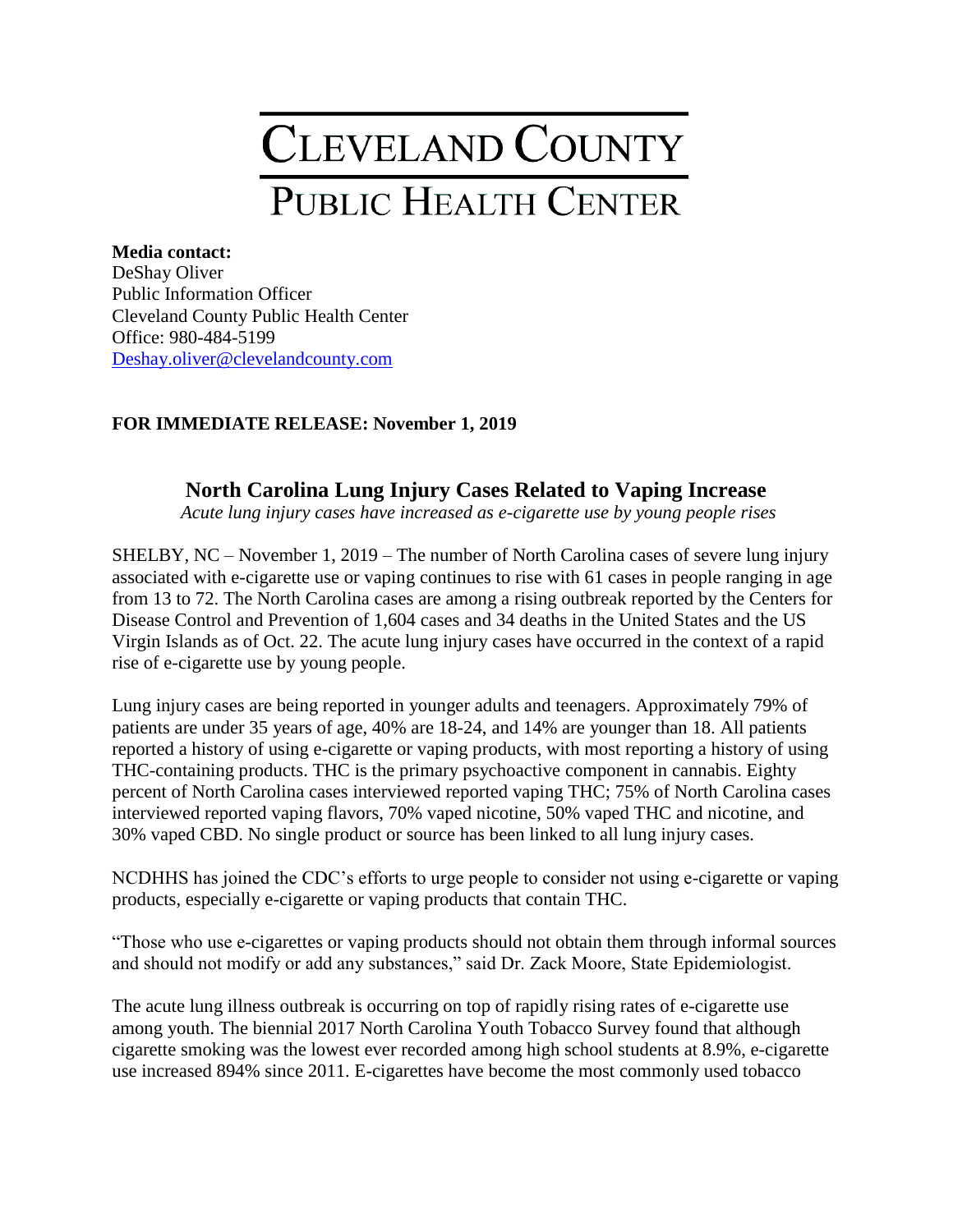product among youth in North Carolina and 9.6% of high schoolers report having vaped cannabis. This rate is expected to rise.

According to the 2019 Cleveland County Pride Survey, youth e-cigarette use has increased among local high school students, after seeing a decline in 2017. In 2019, 32.8% of Cleveland County high school students reported using e-cigarettes in the past 30 days, up from 10.9% in 2017, a 302% increase. In 2019, 30 day tobacco use among Cleveland County high school students increased for the first time since 2012. Studies show that youth e-cigarette users are four times more likely to start smoking traditional cigarettes. This is particularly alarming because 90% of adult tobacco users start before the age of 18.

"This severe lung disease epidemic and the rise in youth use of e-cigarettes is deeply troubling," said Dr. Elizabeth Tilson, State Health Director and Chief Medical Officer for DHHS. "As a pediatrician, I know that nicotine can harm areas of the brain that influence attention, learning, mood and impulse control. Nicotine use at a young age can also rewire pathways in the brain, priming it for future addiction – to nicotine and other substances." Dr. Tilson testified Sept. 25 before a House Committee on Commerce and Energy on the topic.

The North Carolina Division of Public Health (DPH) and Department of Public Instruction (DPI) Healthy Schools initiative have worked together to help implement 100% tobacco free schools policies, considering this new and challenging e-cigarette epidemic, and to increase awareness among youth of nicotine levels in e-cigarette products.

DPI and DPH also promote measures to help students, parents and staff recognize youth ecigarette use as an addiction and to provide evidence-based prevention and tobacco treatment education and counseling, rather than to suspend students who are addicted to nicotine. CATCH My Breath is an evidence-based tobacco use prevention curriculum that addresses middle and high schoolers' use of e-cigarettes. The curriculum is available free of charge to NC schools. Fifty-six schools in NC have implemented this curriculum serving more than 17,000 students since 2017, and demand is growing.

Locally, the Cleveland County Substance Abuse Prevention Coalition has been working to address youth e-cigarette use in Cleveland County since 2015. The Student's Leading a Change youth council was formed to target youth e-cigarette use in local high schools. Through this youth council, the [www.EscapetheVapes.com](http://www.escapethevapes.com/) initiative was created to educate peers about the potential risks of e-cigarette use. The Escape the Vapes campaign was nominated for the North Carolina GlaxoSmithKline Foundation's Child Health Recognition Award in 2017, in recognition for the work towards improving the health of children in the community. Additionally, the Cleveland County Public Health Center's health education staff facilitates an evidence based substance abuse prevention curriculum in  $7<sup>th</sup>$  grade health classes and also offers vaping presentations to groups in the community upon request.

The Cleveland County Public Health Center and the Alliance for Health in Cleveland County, Inc. are partnering with Atrium Health to expand tobacco (including electronic cigarette) cessation efforts in the county. With approximately 20% of the county's adult population continuing to use tobacco products, this partnership aims to expand tobacco cessation services